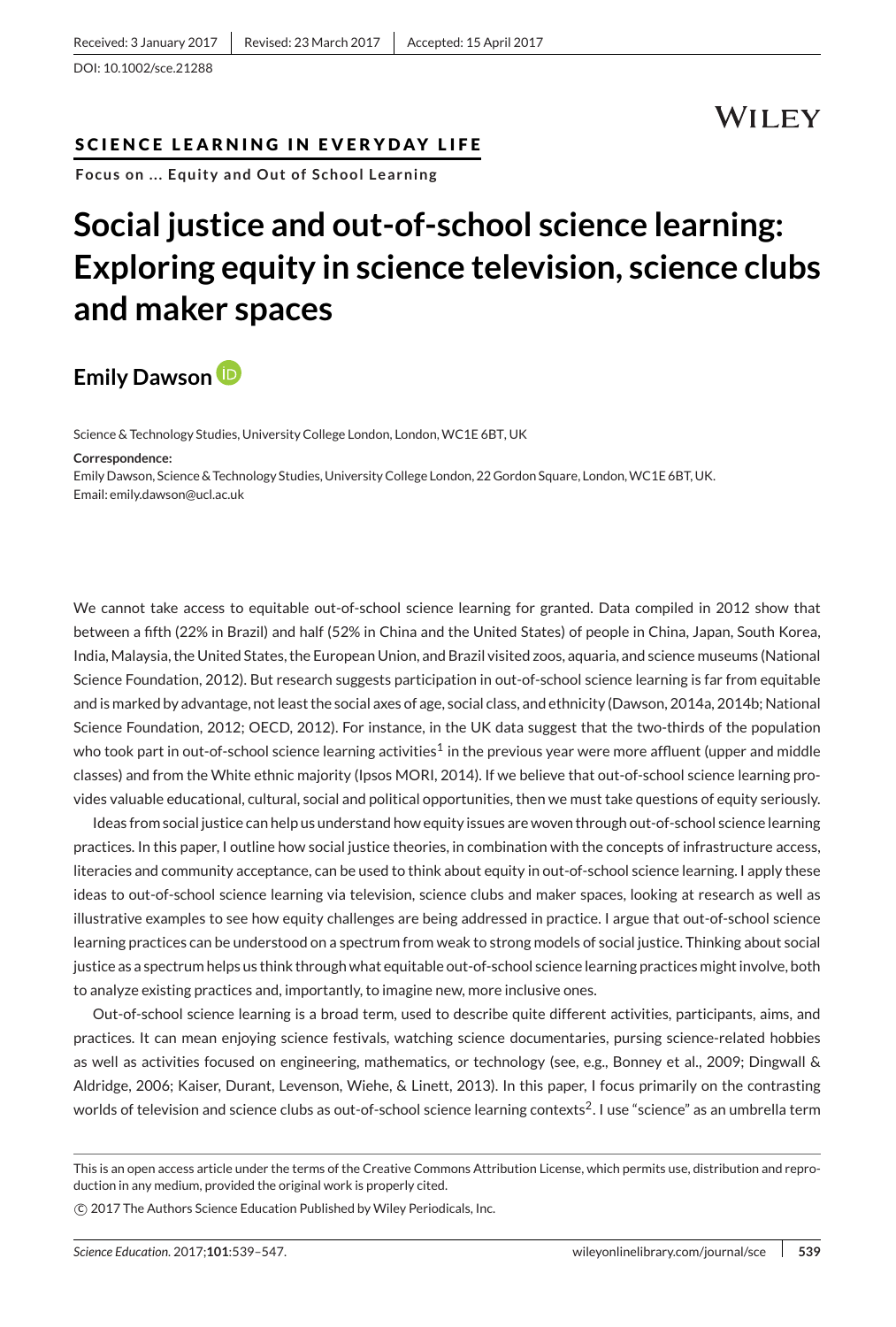for science, technology, engineering, or mathematics related subjects. However, I add a caveat to how I use the term out-of-school. Because "out-of-school" invokes the idea of school, there can be a tendency to focus on youth as participants and activities that are for, by, or with youth. But of course adults may not consider their television watching an "out-of-school" activity. Thus, I note here that I keep both adults and youth in mind when writing about equity and out-of-school science learning.

### **1 UNDERSTANDING EQUITY FOR OUT-OF-SCHOOL SCIENCE LEARNING**

Many discussions of equity and out-of-school learning have presented equity issues primarily in terms of access and barriers to access (Charlton et al., 2010; Dawson, 2014c; Institute of Physics, 2014). The danger here is of framing equity in out-of-school science learning as a kind of crusade (Dawson, 2014c). That is, exposing more people to science is *de facto* a good thing, whether they want it or not, an assumption Lee and Buxton describe as assimilationist (2010). While science certainly has many benefits, such perspectives belie the potential for damage caused by science and science learning practices that have been called out as colonialist, racist, misogynistic, heteronormative, or otherwise oppressive (see, for example, Cassidy, Lock, & Voss, 2016; Harding, 2008; Medin & Bang, 2014; Pollock & Subramaniam, 2016). How then can we think about equity in ways that goes beyond assimilation in science and science learning? In what follows I outline two theories of social justice and build on them to show how the concepts of infrastructure access, literacies, and community acceptance can be used to understand equity along a spectrum of weak to strong socially just practice.

Social justice theorists have long been concerned with how resources might be distributed most equally (redistributive social justice), and, more recently, most equitably (relational social justice). In the first model, justice is about equality of access and distribution between social groups; everybody being able to do, enjoy or use the same amounts of the same things (Rawls, 1971). The second model, in contrast, emphasizes the value of recognizing difference. That is, recognizing, respecting, and valuing that people differ and taking their differences into account, rather than treating everyone's needs as the same (Young, 1990).

Of course, redistributive and relational models of social justice need not sit in opposition to each other. Indeed, as Fraser (2003) has argued, combining both models of social justice provides us with a powerful tool for thinking about and addressing issues of inclusion/exclusion. Such an approach requires a commitment to exploring beyond issues of access and participation (weak inclusion) to include questions of knowledge, representation, power, and cultural change (strong inclusion). For instance, if we apply these ideas to scientific practice, scholars have argued that it is not enough to recruit more ethnically diverse scientists, more female scientists, or more scientists from working class backgrounds, without simultaneously changing the culture and content of scientific knowledge (Harding, 2008; Longino, 1990; Schiebinger, 2007). Without both pieces of the puzzle, science practices will struggle to become more inclusive.

The combination of redistributive and relational social justice is the basis I use for framing equity and inclusion in out-of-school science learning using the concepts of infrastructure access, literacies, and community acceptance along a spectrum (Dawson, 2014a; Grabill, 1998; Porter, 1998). These three concepts serve as lenses, or levels of analysis, for understanding what might change and can be understood in weak and strong forms. Weak infrastructure access is about the extent to which people are able to access a field and the institutions, resources, or practices within it (drawing only on redistributive social justice). Examples of activities based on weak infrastructure access include the many "women into science" programs much criticized by scholars for attempting to change women rather than changing practices and cultures within the scientific community to welcome, respect, and represent women (Phipps, 2008; Schiebinger, 2007). In contrast, strong infrastructure access encompasses both physical access *and* the extent to which people have power to shape those spaces and activities to fit their needs, drawing on both redistributive and relational social justice.

The concept of literacies highlights the multiple, often hidden, literacies required to be able to participate in out-ofschool science learning practices (Dawson, 2014a). For instance, in monolingual science clubs you may need to know the actual language used, a degree of scientific literacy as well as practical "know-how" (such as how to use specific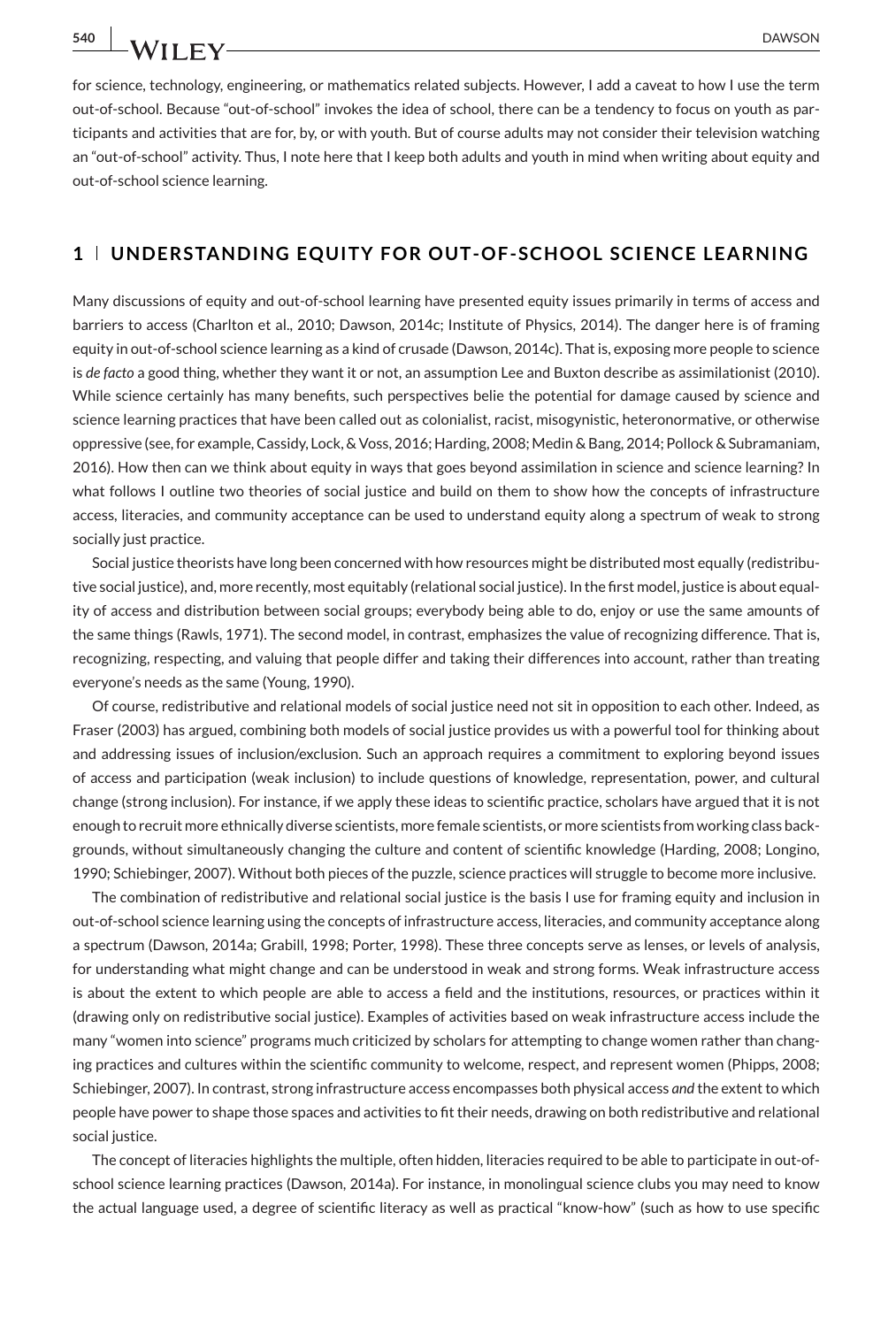tools) in order to be able to learn science. A weak reading of this concept focuses on surfacing the literacies that facilitate access to out-of-school science learning, and supporting participants to develop the literacies they need (in other words, to change themselves). In contrast, the strong interpretation of literacies involves critical literacy and thinking about power (Delpit, 1988). For instance, whose selves, knowledges, languages, and ways of being are recognized, represented, and welcomed in out-of-school science learning practices and how might these be resisted or opened up? This stronger form of social justice has implications for changes in practice, institutions, and policies, rather than only changing participants.

Finally, community acceptance can also be employed in a dual sense. First, to think about how existing stakeholders, or "insiders", involved in out-of-school science learning welcome new participants and change their practices to do so (Porter, 1998). Second, to understand the views, experiences, and expectations of marginalized groups about whether opportunities seem relevant and valuable. Importantly, it makes space for participants to reject as well as be excluded from science learning practices (Dawson, 2014a, 2014b). As above, considering both "insiders" and "outsiders" constitutes a stronger version of community acceptance than focusing only on one or the other. Thinking about infrastructure access, literacies, and community acceptance as conceptual lenses or levels of analysis is helpful because they highlight the multifaceted nature of equity issues and the cumulative effect of addressing multiple issues. In using these concepts on a spectrum of weak to strong forms of social justice, I do not mean to imply that weaker versions of equity are not important, often they are fundamental; however, they are rarely sufficient. Instead, thinking about social justice as a spectrum helps to foreground multiple perspectives and the importance of both redistributive and relational social justice in thinking through equity in out-of-school science learning.

## **2 EXAMINING EQUITY IN TWO OUT-OF-SCHOOL SCIENCE LEARNING CONTEXTS**

#### **2.1 Science television**

Research shows that television remains a key form of engagement with science for many people and can represent a significant site for science learning (Dhingra, 2006; Miller, Augenbraun, Schulhof, & Kimmel, 2006). For instance, a survey in the UK found that 59% of adults saw television as their primary source of scientific information (Ipsos MORI, 2014). Examining equity concerns about science on television however, raises several questions. In what follows, I briefly explore equity issues in terms of professional attitudes, content, and representation and, finally, what audiences make of science television using the concepts of infrastructure access, literacies and community acceptance.

Research suggests that, for science television, professional infrastructure access and "insider" community acceptance are limited two key ways, first in terms of who can access a television career and second in terms of audiences. Within the television industry in the UK, for instance, equity issues have been translated into goals around diversifying the workforce. As a result, the industry regularly reproduces documents (or diversity charters) about goals for equitable practice (see for example BBC, 2016; Channel 4, 2015). Even if more inclusive recruitment practices are enacted as a result of these charters, this tactic remains at best a weak form of infrastructure access, one focused on training diverse staff rather than changing exclusive work practices. As such, the relational aspects of social justice are eclipsed by the redistributive. At worst, such documents may work to obscure the lack of change in practice (cf. Ahmed, 2012). For instance, television production is a notoriously difficult career pathway for people who are not White, male, or relatively wealthy (Dent, 2016; Oakley & O'Brien, 2016). Research on who makes television therefore calls into question the extent to which even weak professional infrastructure access is enacted, which suggests "insider" community acceptance of new, more diverse colleagues is limited.

Audiences for science television are framed in similarly limited ways within the industry. In research with science television producers the market logic of viewing figures governed how equity and inclusion were framed (Dawson, Seakins, Archer, Calabrese Barton, & Dierking, 2015). Indeed, using viewing figures as the only important measure of participation reinforced the view that television is first and foremost a business (Florensa, Hochadel, & Tabernero,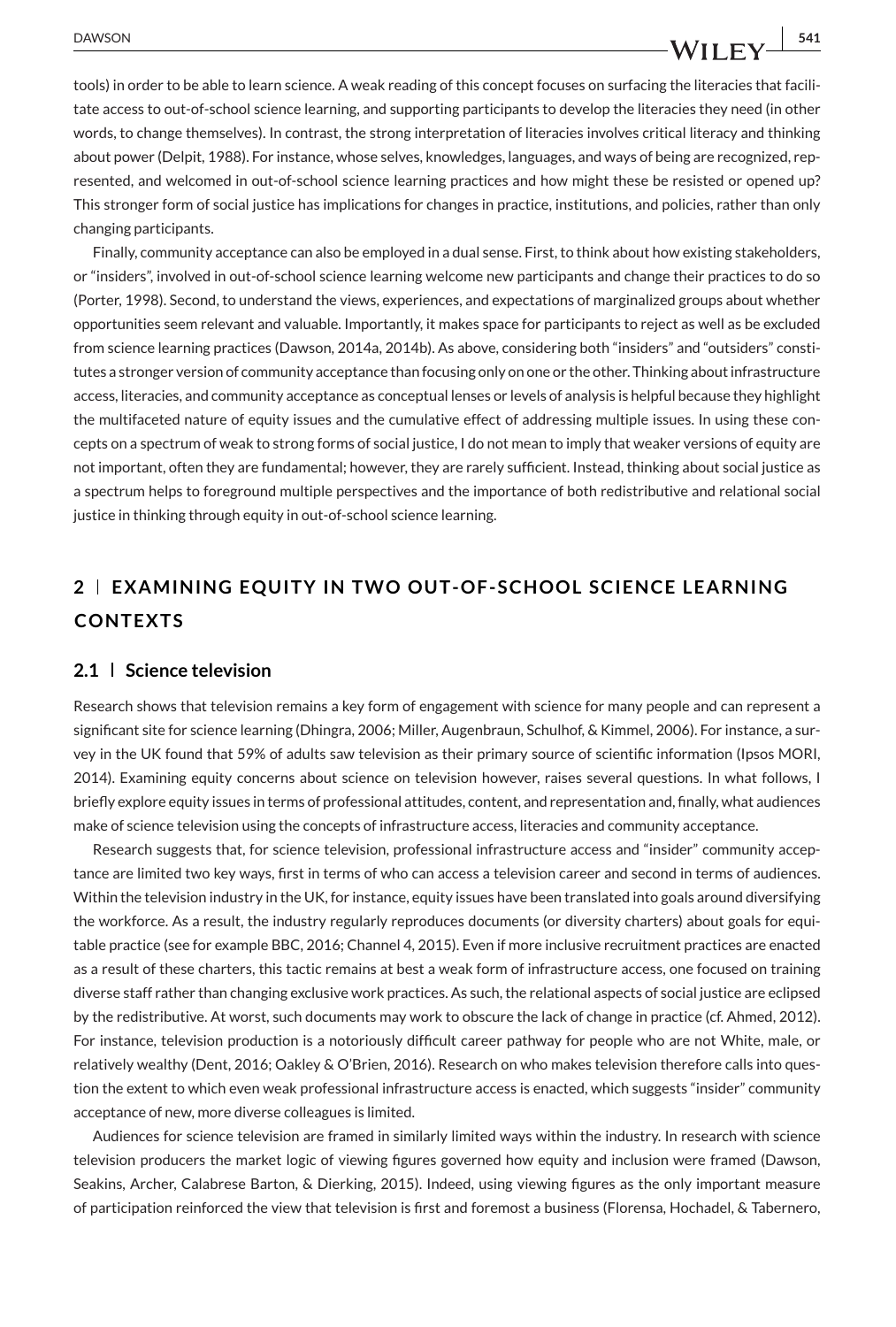2014). Viewing figures were understood as the key measure of success for science television producers and their commissioners. Higher viewing figures were assumed to include more people who might be considered underserved or disadvantaged, thus negating any need to tailor content or production processes to be more inclusive, a very weak form of infrastructure access (Dawson et al., 2015).

If we look at television content, or how science stories and people on television are represented, research on gender illustrates important equity issues. Studies of how youth identified with scientists when watching television revealed that, as might be expected, boys tended to identify with male scientists while girls tended to identify with female scientists (Steinke, Applegate, Lapinski, Ryan, & Long, 2012). Placed alongside other research on children's science television, this finding takes on a more unsettling implication. Research on young people's viewing habits found White male scientists were significantly overrepresented in children's programs about science, technology, mathematics, and engineering, across factual, drama, and cartoon shows (Whitelegg, Holliman, Carr, Scanlon, & Hodgson, 2008). Indeed, looking beyond children's television, research suggests that people are represented in television science stories in ways that reproduce structural inequalities such as gender, class and ethnicity (among others) (Chimba & Kitzinger, 2010; Fisher & Cottingham, 2016; Flicker, 2003). As such the representation of science on television follows normative structures about science narratives as White, male dominated stories (McNeil, 2007). The content of science television can therefore be considered as following a weak form of critical literacy in terms of limited representation, respect for difference, and relational social justice.

In contrast, a stronger approach to literacies and social justice involves representing and valuing a more pluralistic view of what science is and how people are involved with science. To this end, some interesting examples of equitable practice can be drawn on in science television programs that have sought to change how science stories are told (cf. Paulsen, 2013). Although such initiatives are usually aimed at youth rather than adults, in explicitly centering equity concerns in their content they disrupt conventional narratives about who can do science. Take, for example, the Sci-Girls television show developed in the United States (PBS, 2017). The multiplatform program aims specifically at creating female friendly content, representing girls and women from a range of ethnic backgrounds exploring science on television, online, and through educational outreach workshops. The project takes a strong approach to literacy issues through the development of Spanish language episodes as well as addressing critical literacy through content that reflects on power in science (Knight-Williams, Williams, Teel, Willaims, Hernandez, Negrete & Rahbari, 2016). Projects such as SciGirls are interesting in equity terms since in actively supporting girls to pursue science they disrupt the normative practices of science on television.

Turning finally to audiences suggests further equity challenges. While watching television may be easier than going to a museum, purposefully watching *science* on television may not be a common practice in most households (Bennett et al., 2009; Ipsos MORI, 2014). For instance, longitudinal research with families in the UK showed that watching science television was opportunistic and rarely used to actively support everyday science learning, especially among working class families (Archer et al., 2012). Indeed, decades of research on television and communication theory suggest that audiences reconstruct the meaning of the programs they watch (Morley, 2006; Skeggs &Wood, 2011). Thus, in addition to issues of weak infrastructure access, questions of literacies and audience community acceptance are raised in thinking about science television as an out-of-school science learning context. Notably, that we cannot assume that watching television leads to learning about science. For instance, what degree of scientific literacy is needed to turn watching an episode of "Crime Scene Investigation" into a science learning opportunity? Furthermore, doing so requires that those watching science on television see the content as relevant and interesting enough to wish to do so (community acceptance). Exploring how and where weak and strong forms of literacy and audience community acceptance are enacted would provide valuable insights about how science television is used (or not) in out-of-school science learning.

#### **2.2 Science clubs and maker/hackerspaces**

After-school and community clubs represent another out-of-school science learning context where people participate often over long periods of time. Like television, science clubs are often woven into people's lives through frequent and regular participation. Unlike television, clubs have different affordances for power-sharing and participant-led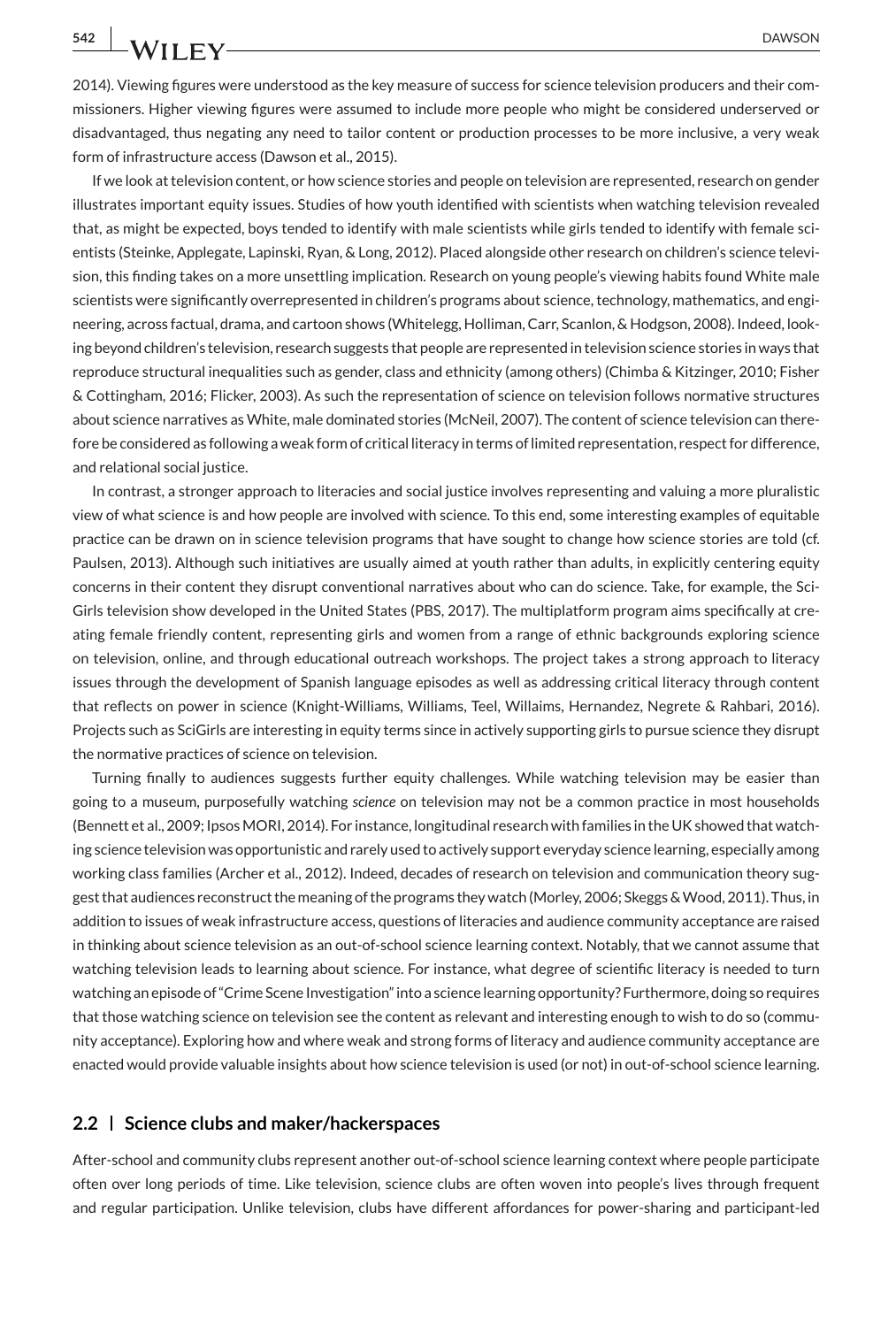activities since the relationship between producers and participants is typically much closer. Since the structure of science clubs differs from that of television, in this section I first explore equity issues in youth science clubs, before examining equity in a specific genre of adult science club, the maker or hackerspace.

Research suggests that science clubs can be empowering spaces for socioeconomically disadvantaged youth to leverage their own knowledge and practices to address science issues relevant to themselves and their communities (Barton & Tan, 2010; National Research Council, 2015). The Austrian Knowledge Rooms provide a useful example of working toward a strong model of equitable practice in a community youth club setting. Organized by the Austrian Science Centre Network (ASCN), the pop-up Knowledge Rooms use empty shop fronts in Vienna to run science clubs for youth from disadvantaged minority ethnic backgrounds. Importantly, the Knowledge Rooms begin with community consultation, are based inside disadvantaged neighborhoods and work with youth to codevelop the rules and activities of each space, thus enacting a strong approach to infrastructure access. The "rules" are then displayed on the walls to help overcome literacy issues about not knowing what to do in the science club (ASCN, 2017; Streicher, Unterleitner, & Schulze, 2014). While the impetus and resources to set up a Knowledge Room typically comes from the ASCN, limiting power sharing in some sense, practitioners work closely with youth and their families to develop relevant and fun activities. These practices support strong community acceptance in both forms (Streicher et al., 2014).

Studies also suggest that creating clubs based on a strong version of social justice that supports youth empowerment with and through science is far from easy. For example, Rahm's (2010) study of three different science clubs (in Canada and the United States) found socioeconomically disadvantaged youth struggled to identify with science or see science as part of their futures, despite long-term involvement and youth-led projects. In two other projects focused on carefully supporting and nurturing science learning in girl-led science clubs, the girls' involved still concluded science was largely irrelevant to their lives (Gonsalves, Rahm, & Carvalho, 2013; Thompson, 2014). Notably, the clubs these studies examined employed a strong version of social justice. Participation went beyond getting youth through the club doors, such that youth were central to the planning and implementation of activities, with careful attention paid to ameliorating structural inequalities and empowering youth. Indeed, a study of how practitioners in science youth clubs understood and addressed equity issues found that those involved in community and club settings were the most vocal advocates of equitable practices and most able to provide examples and evidence of what this entailed (Dawson et al., 2015). That is, "insider" community acceptance, as well as infrastructure access and literacies appeared in a strong form. Thus, it is particularly notable that "outsider" community acceptance on the part of participating youth was still somewhat limited even in youth science clubs that took a strong approach to social justice. Despite their involvement in these out-of-school science learning settings, youth participants still struggled to see themselves within science.

Turning to science clubs and community groups with adult participants shows another side to these out-of-school science learning contexts. Adult science clubs are typically the preserve of amateur enthusiasts. As a result, participants are usually very knowledgeable and strongly motivated about their area of interest (Azevedo, 2011). Nonetheless, equity issues mark these settings. Take, for example, maker or hackerspaces. These community-led science clubs, based on a German model of open spaces where people gather to adapt, play with or otherwise creatively hack technology and pursue engineering projects, have been criticized as spaces ofWhite, male privilege, open in name only (Fox, Ulgado, & Rosner, 2015; Willett, 2016).

In response, feminists and people from minority ethnic backgrounds have established their own makerspaces (Maalsen & Perng, 2016; Toupin, 2014). Such clubs aim to provide safe, welcoming spaces for women and/or people from minority ethnic backgrounds through providing tailored support and explicitly valuing their skills and traditions, integrating these into the clubs (Rosner, 2014). For instance, a U.S. hackerspace in Berkeley, California, is run for mothers, by mothers, combining tech, crafts, workshop sessions, alongside the all important childcare that underpins whether participation is possible (Hackermoms, 2017; Rosner & Fox, 2016). Similarly, in the Dublin PyLadies club, set up in 2013 explicitly to counteract the male-dominated landscape of computer programming, women meet monthly to socialize, code together, and network with industry (Maalsen & Perng, 2016).

In one sense, these clubs take a strong approach to social justice. They take structural inequalities into account and transform practices to support strong forms of infrastructure access (both in terms of access and power sharing), including implicit critical literacy issues that support the rightful presence of a more diverse group of hackers, fixers, or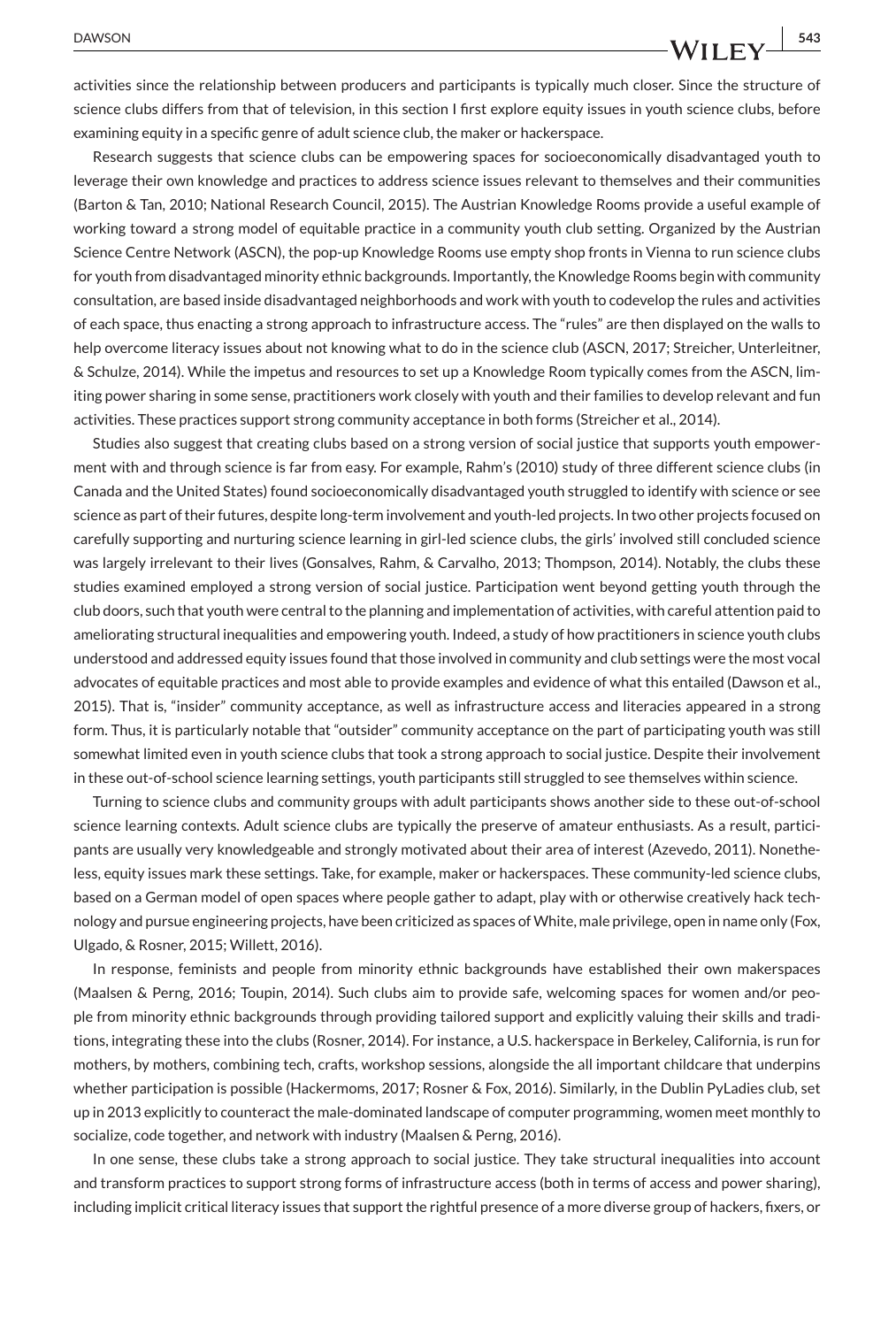makers. There is, however, a significant tension between openness in making/hacking, on the one hand, and protective support for women, mothers, or people otherwise excluded from other makerspaces, on the other hand, as noted in the emerging scholarship (Fox et al., 2015; Nascimento, 2014; Rosner & Fox, 2016; Toupin, 2014). An out-of-school science learning landscape marked by segregation, whether based on gender, ethnicity, or another aspect of our selves, still presents serious challenges to social justice. Thus, while infrastructure access, literacies, and community acceptance in feminist clubs may be strong, questions remain about how equity is understood and enacted.

The tensions involved in learning environments tailored specifically to one group or another have of course been much discussed (cf. Forde, 2014). Thus, I note here only first, that it is crucial to create safe, welcoming science clubs for youth, women, and/or people from minority ethnic backgrounds where their knowledges and practices can be respected and valued. And second, that in thinking about social justice we must also question the extent to which a separated system of inclusive out-of-school science learning clubs can interrogate and transform the wider, more established field of practice of maker spaces or, indeed, of practices in the broader fields of science and technology. Thus, for both adults and youth, while science clubs appear to provide significant opportunities for social justice, they remain constrained by structural inequalities in ways that seem hard to change.

## **3 DEVELOPING EQUITABLE OUT-OF-SCHOOL SCIENCE LEARNING**

What can we learn from the brief and admittedly partial picture, painted here? This paper raises both troubling and hopeful issues for researchers, practitioners, participants, and policy makers interested in how to understand and work with social justice in out-of-school science learning contexts. The analysis presented here suggests equity issues remain a significant challenge for out-of-school science learning. While science television, science clubs and maker spaces may be an important site for some youth or adults to enjoy and engage with science, normative social structures about who can *do* science remain problematic and appear to limit strong forms of social justice and inclusive practice. Applying both redistributive and relational social justice to equity in out-of-school science learning using the concepts of infrastructure access, literacies and community acceptance as conceptual lenses on a spectrum from weak to strong highlights how complex, multifaceted, and cumulative equity issues are. More hopefully, however, the theoretical framework described here can be used to understand what it is that might make one activity more equitable than another in terms of weak or strong social justice. That is, practitioners, policy makers and researchers can use this framework to think about how we can break down multiple, complex, and overlapping issues to develop more inclusive out-of-school science learning practices.

Notably, in both television, science clubs and maker spaces people have taken up the challenge of developing more equitable practices, even if such projects are the exception rather than the norm. Pockets of equitable practice are important because a key challenge in embedding equity in out-of-school science learning is rooted in the need for largescale social and field-wide change. For instance, thinking about making out-of-school science learning more equitable necessarily includes thinking about inclusion in the fields of science and technology. Change on this scale, within and across out-of-school science learning contexts, science education more broadly and, if we are to be ambitious, science and technology writ large, is no mean feat. Each experiment with equitable practice, however small, helps us to embrace this challenge, because as Lorde suggests, "revolution is not a onetime event. It is being always vigilant for the smallest opportunity to make a genuine change in established, outgrown responses" (1984, pp. 140–141). From this perspective, the value of projects such as SciGirls or Knowledge Rooms lies in their hopeful capacity to challenge and resist normative social structures around who can and who cannot take part in out-of-school science learning, or science more broadly.

#### **ACKNOWLEDGMENT**

I wish to thank Emma O'Sullivan for her help with the literature on feminist maker/hackerspaces and Amy Seakins, Day Greenberg, Louise Archer, Angela Calabrese Barton and Lynn Dierking for their insights into applying equity concepts to out-of-school science learning in our Science Learning + phase 1 project which planted the seed for parts of this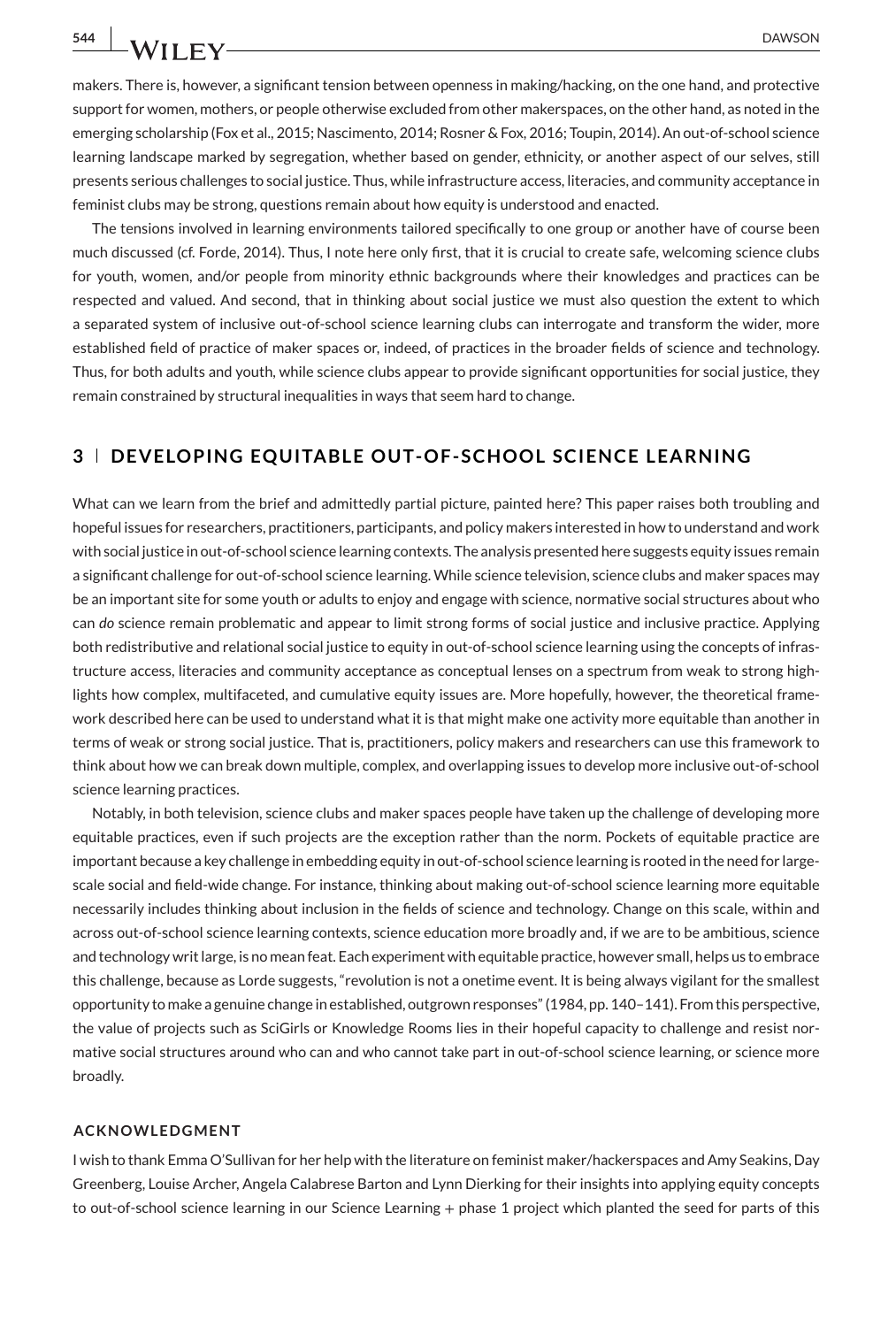paper. This paper draws upon research supported by a grant from the UK's Economic and Social Research Council (ESRC) (award reference: ES/G018448/1).

#### **ENDNOTES**

- $1$ The activities on the survey were science festivals, science museums, science centers, zoos and aquaria, botanic gardens, planetariums, nature reserves, science talks, and science activities not involved in school or university education (Ipsos MORI, 2014).
- $2$  The theoretical framework extended in this essay to science television and science clubs was initially developed in relation to museum and science center visiting (Dawson, 2014a).

#### **REFERENCES**

Ahmed, S. (2012). *On being included: Racism and diversity in institutional life*. Durham, England: Duke University Press.

- Archer, L., DeWitt, J., Osborne, J., Dillon, J., Willis, B., & Wong, B. (2012). Science aspirations, capital, and family habitus: How families shape children's engagement and identification with science. *American Educational Research Journal*, *49*, 881–908.
- Austrian Science Centre Network (ASCN). 2017. Willkommen im Wissensraum. Retrieved from [http://www.](http://www.science-center-net.at/index.php?id=621) [science-center-net.at/index.php?id](http://www.science-center-net.at/index.php?id=621)=621
- Azevedo, F. S. (2011). Lines of practice: A practice-centered theory of interest relationships. *Cognition and Instruction*, *29*, 147– 184.
- Barton, A. C., & Tan, E. (2010). We be burnin'! Agency, identity, and science learning. *Journal of the Learning Sciences*, *19*, 187– 229.
- BBC. (2016). Diversity and inclusion strategy 2016-20. Retrieved from [http://downloads.bbc.co.uk/diversity/pdf/diversity-and](http://downloads.bbc.co.uk/diversity/pdf/diversity-and-inclusion-strategy-2016.pdf)[inclusion-strategy-2016.pdf](http://downloads.bbc.co.uk/diversity/pdf/diversity-and-inclusion-strategy-2016.pdf)
- Bennett, T., Savage, M., Silva, E., Warde, A., Gayo-Cal, M., & Wright, D. (2009). *Culture, class, distinction*. Abingdon, England: Routledge.
- Bonney, R., Cooper, C. B., Dickinson, J., Kelling, S., Phillips, T., Rosenberg, K. V., & Shirk, J. (2009). Citizen science: A developing tool for expanding science knowledge and scientific literacy. *BioScience*, *59*, 977–984.
- Cassidy, A., Lock, S. J., & Voss, G. (2016). Sexual nature? (Re)presenting sexuality and science in the museum. *Science as Culture*, *25*, 214–238.
- Channel 4. (2015). 360 Diversity Charter. Retrieved from [http://www.channel4.com/media/documents/corporate/diversity](http://www.channel4.com/media/documents/corporate/diversitycharter/Channel4360DiversityCharterFINAL.pdf) [charter/Channel4360DiversityCharterFINAL.pdf](http://www.channel4.com/media/documents/corporate/diversitycharter/Channel4360DiversityCharterFINAL.pdf)
- Charlton, A., Potter, M., McGinigal, S., Romanou, E., Slade, Z., & Hewitson, B. (2010). Barriers to participation: Analysis to inform the development of the 2010/11 Taking Part Survey. Retrieved from [http://www.culture.gov.](http://www.culture.gov.uk/images/research/TP_Barriersrreport.pdf) [uk/images/research/TP\\_Barriersrreport.pdf](http://www.culture.gov.uk/images/research/TP_Barriersrreport.pdf)
- Chimba, M., & Kitzinger, J. (2010). Bimbo or boffin? Women in science: An analysis of media representations and how female scientists negotiate cultural contradictions. *Public Understanding of Science*, *19*, 609–624.
- Dawson, E. (2014a). Equity in informal science education: Developing an access and equity framework for science museums and science centres. *Studies in Science Education*, *50*, 209–247.
- Dawson, E. (2014b). "Not designed for us": How science museums and science centers socially exclude low-income, minority ethnic groups. *Science Education*, *98*, 981–1008.
- Dawson, E. (2014c). Reframing social exclusion from science communication: Moving away from 'barriers' towards a more complex perspective. *Journal of Science Communication*, *13*(2)1–5.
- Dawson, E., Seakins, A., Archer, L., Calabrese Barton, A., & Dierking, L. (2015). Equity in informal science learning. Retrieved from [http://www.kcl.ac.uk/sspp/departments/education/research/Research-Centres/crestem/Research/Current-Projects/](http://www.kcl.ac.uk/sspp/departments/education/research/Research-Centres/crestem/Research/Current-Projects/YAERPA/Files/Equity-briefYouth-Equity-Pathways-in-ISL.pdf) [YAERPA/Files/Equity-brief—Youth-Equity-Pathways-in-ISL.pdf](http://www.kcl.ac.uk/sspp/departments/education/research/Research-Centres/crestem/Research/Current-Projects/YAERPA/Files/Equity-briefYouth-Equity-Pathways-in-ISL.pdf)
- Delpit, L. (1988). The silenced dialogue: Power and pedagogy in educating other people's children. *Harvard Educational Review*, *58*, 280–299.
- Dent, T. (2016). *Feeling devalued: The creative industries, motherhood, gender and class inequality*. Bournemouth: Bournemouth University.
- Dhingra, K. (2006). Science on television: Storytelling, learning and citizenship. *Studies in Science Education*, *42*, 89–123.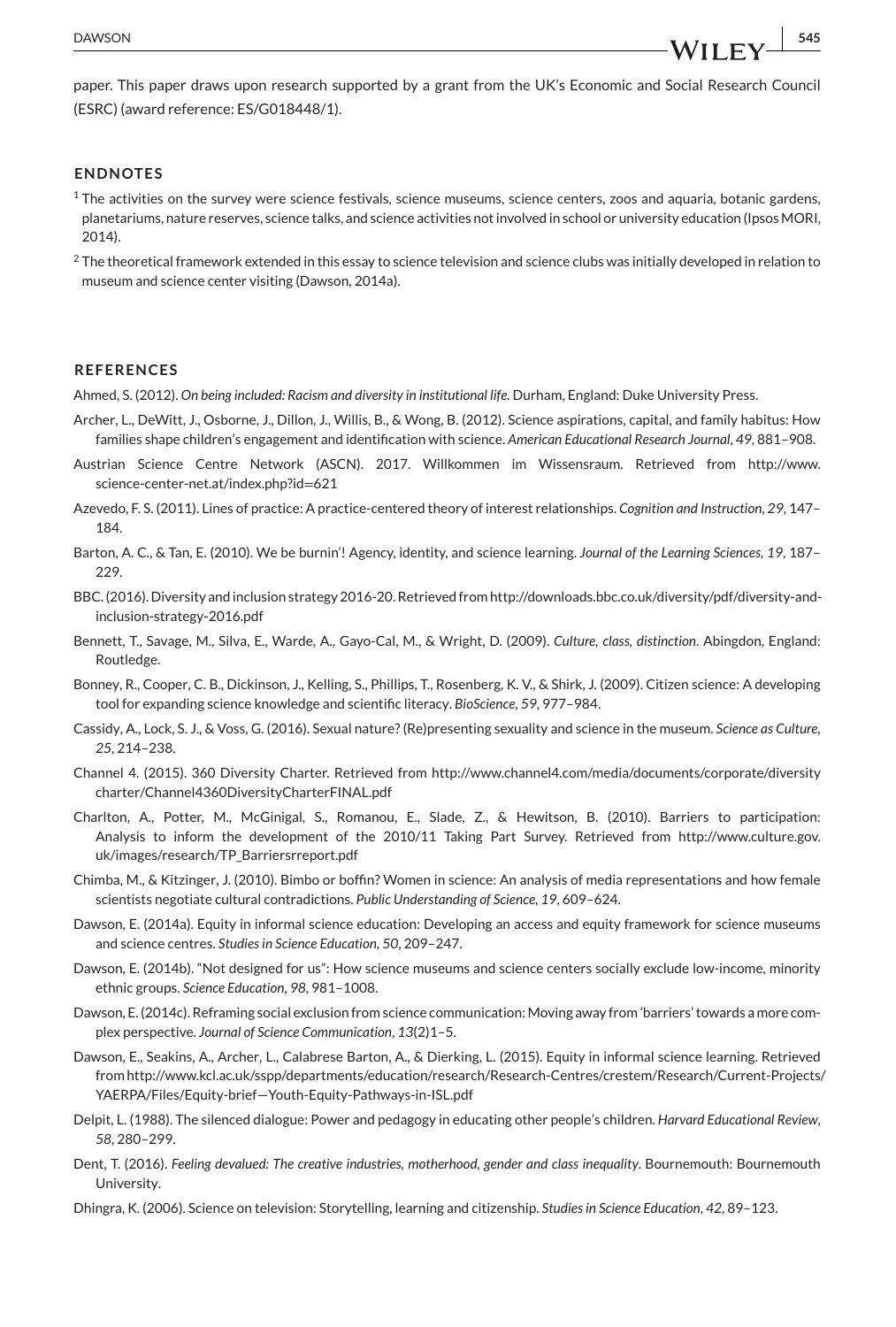# **546** DAWSON

- Dingwall, R., & Aldridge, M. (2006). Television wildlife programming as a source of popular scientific information: A case study of evolution. *Public Understanding of Science*, *15*, 131–152.
- Fisher, J. A., & Cottingham, M. D. (2016). This isn't going to end well: Fictional representations of medical research in television and film. *Public Understanding of Science*. Online First, 1–15.
- Flicker, E. (2003). Between brains and breasts—Women scientists in fiction film: On the marginalization and sexualization of scientific competence. *Public Understanding of Science*, *12*, 307–318.
- Florensa, C., Hochadel, O., & Tabernero, C. (2014). Science on television: Audiences, markets and authority. Some conclusions. *Actes D'Historia de la Ciencia i de la Technica*, *7*, 127–136.
- Forde, C. (2014). Is 'gender-sensitive education' a useful concept for educational policy? *Cultural Studies of Science Education*, *9*, 369–376.
- Fox, S., Ulgado, R. R., & Rosner, D. (2015). Hacking culture, not devices: Access and recognition in feminist hackerspaces. Paper presented at the 18th ACM Conference on Computer Supported Cooperative Work & Social Computing, Vancouver, BC, Canada.
- Fraser, N. (2003). Social justice in the age of identity politics: Redistribution, recognition, and participation. In N. Fraser & A. Honneth (Eds.), *Redistribution or recognition? A political-philosophical exchange* (pp. 7–109). London, England: Verso.
- Gonsalves, A., Rahm, J., & Carvalho, A. (2013). "We could think of things that could be science": Girls' re-figuring of science in an out-of-school-time club. *Journal of Research in Science Teaching*, *50*, 1068–1097.
- Grabill, J. T. (1998). Utopic visions, the technopoor, and public access: Writing technologies in a community literacy program. *Computers and Composition*, *15*, 297–315.
- Hackermoms. (2017). Our story. Retrieved from [http://mothership.hackermoms.org.](http://mothership.hackermoms.org)
- Harding, S. (2008). *Sciences from below: Feminisms, postcolonialisms, and modernities*. Durham, NC: Duke University Press.
- Institute of Physics. (2014). Raising aspirations in physics: A review of research into barriers to STEM participation for students from disadvantaged backgrounds. Retrieved from [http://www.iop.org/publications/iop/2014/file\\_64466.pdf](http://www.iop.org/publications/iop/2014/file_64466.pdf)
- Ipsos MORI. (2014). *Public attitudes to science 2014*. London, England: Author.
- Kaiser, D., Durant, J., Levenson, T., Wiehe, B., & Linett, P. (2013). *The evolving culture of science engagement*. Cambridge, MA: MIT Press.
- Knight-Williams, V., Williams, D., Teel, R., Williams, E., Hernandez, M., Simmons, G., Negrete, N. & Rahbari, S. (2016). SciGirls season four: Front-end evaluation report. Retrieved from [http://www.scigirlsconnect.org/wp-content/uploads/2016/06/](http://www.scigirlsconnect.org/wp-content/uploads/2016/06/Latina-SciGirls-Front-End-Evaluation-Report-FINAL-6.22.2017.pdf) [Latina-SciGirls-Front-End-Evaluation-Report-FINAL-6.22.2017.pdf.](http://www.scigirlsconnect.org/wp-content/uploads/2016/06/Latina-SciGirls-Front-End-Evaluation-Report-FINAL-6.22.2017.pdf)
- Lee, O., & Buxton, C. A. (2010). *Diversity and equity in science education: Research, policy, and practice*. New York, NY: Teachers College Press.
- Longino, H. E. (1990). *Science as social knowledge: Values and objectivity in scientific inquiry*. Princeton: Princeton University Press.

Lorde, A. (1984). *Sister outsider*. Berkeley, CA: Crossing Press.

- Maalsen, S., & Perng, S.-Y. (2016). Crafting code: Gender, coding and spatial hybridity in the events of Pyladies Dublin. The programmable city working paper (19). Retrieved from [https://ssrn.com/abstract](https://ssrn.com/abstract=2797168)=2797168.
- McNeil, M. (2007). *Feminist cultural studies of science and technology*. Abingdon, England: Routledge.
- Medin, D., L., & Bang, M. (2014). *Who's asking? Native science, western science, and science education*. Cambridge, MA: MIT Press.
- Miller, J. D., Augenbraun, E., Schulhof, J., & Kimmel, L. G. (2006). Adult science learning from local television newscasts. *Science Communication*, *28*, 216–242.
- Morley, D. (2006). Unanswered questions in audience research. *The Communication Review*, *9*, 101–121.
- Nascimento, S. (2014). Critical notions of technology and the promises of empowerment in shared machine shops. *Journal of Peer Production*, *6*, 1–4. Retrieved from [http://peerproduction.net/issues/issue-5-shared-machine-shops/](http://peerproduction.net/issues/issue-5-shared-machine-shops/editorial-section/critical-notions-of-technology-and-the-promises-of-empowerment-in-shared-machine-shops/) [editorial-section/critical-notions-of-technology-and-the-promises-of-empowerment-in-shared-machine-shops/](http://peerproduction.net/issues/issue-5-shared-machine-shops/editorial-section/critical-notions-of-technology-and-the-promises-of-empowerment-in-shared-machine-shops/)
- National Research Council. (2015). *Identifying and supporting productive programs in out-of-school settings*. Washington, DC: The National Academies Press.
- National Science Foundation. (2012). *Science and engineering indicators 2012*. Arlington, VA: National Science Foundation.
- Oakley, K., & O'Brien, D. (2016). Learning to labour unequally: Understanding the relationship between cultural production, cultural consumption and inequality. *Social Identities*, *22*, 471–486.
- OECD. (2012). Education at a glance 2012: OECD indicators. Retrieved fro[m http://www.oecd-ilibrary.org/education/education](http://www.oecd-ilibrary.org/education/education-at-a-glance-2012_eag-2012-en) [-at-a-glance-2012\\_eag-2012-en.](http://www.oecd-ilibrary.org/education/education-at-a-glance-2012_eag-2012-en)